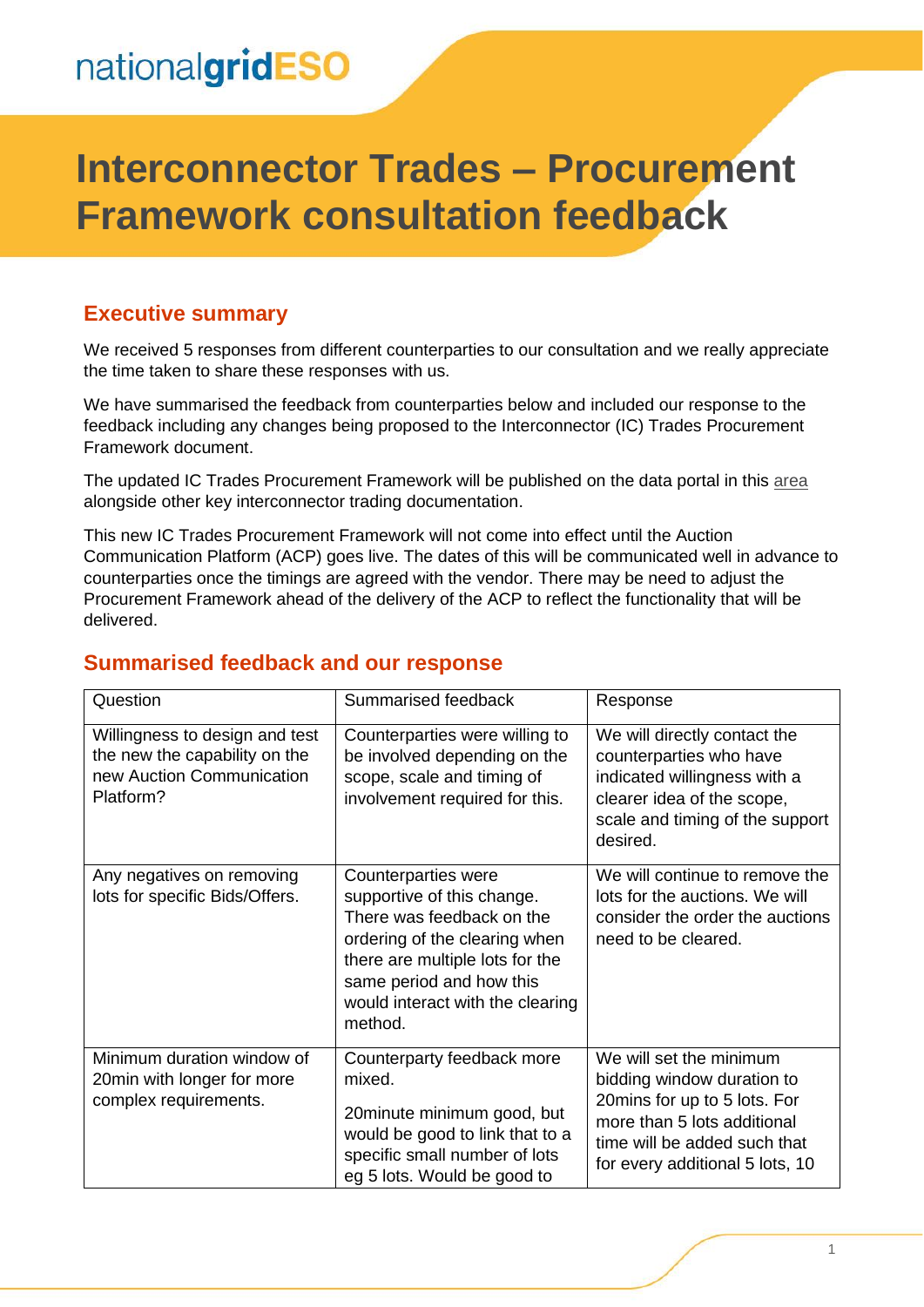# nationalgridESO

|                                                                                               | include a formula like for every<br>additional 5 lots, 10 minutes is<br>added.                                                                                                          | minutes will be added to the<br>minimum duration.                                                                                                  |
|-----------------------------------------------------------------------------------------------|-----------------------------------------------------------------------------------------------------------------------------------------------------------------------------------------|----------------------------------------------------------------------------------------------------------------------------------------------------|
| 30min maximum duration of<br>auction and results, after this<br>withdrawal of bids option.    | Mixed counterparty feedback<br>pointing to 30mins being good<br>to too long.<br>Withdrawal of bids was                                                                                  | Auction processing maximum<br>duration will be 30mins with<br>reasonable endeavours to do<br>this more quickly.                                    |
|                                                                                               | supported as long as there is a<br>clear process for doing this.                                                                                                                        | We will set out clearly ahead<br>of the go live of the ACP how<br>the withdrawal of bids will<br>work.                                             |
| 10 mins minimum duration of<br>auction results before capacity<br>auction or nomination gate. | Most counterparties agreed<br>that 10mins was an acceptable<br>minimum duration. One<br>counterparty said this was too<br>short and requested 20mins.                                   | We will ensure that trades are<br>in place 10minutes ahead of<br>the capacity auction or<br>nomination gate.                                       |
| Removing manual<br>confirmations, results are firm.                                           | Most counterparties were<br>supportive of removing the<br>manual confirms.                                                                                                              | We are going to remove the<br>manual confirmations following<br>the trade notification.                                                            |
|                                                                                               | One counterparty would like to<br>keep the confirms but this<br>could be done via API/webapp<br>One party mentioned this<br>needs to be done in<br>combination with the ACP<br>changes. | There will still be automatic<br>confirmations sent via the<br>ACP. This will only take place<br>once we move to the new<br>ACP.                   |
| Minimum trade size                                                                            | Most counterparties were<br>supportive of this, with a<br>minimum trade size suggested<br>between 5-10MW.                                                                               | We are going to implement a<br>minimum trade size of 5MW.<br>We are not able to create                                                             |
|                                                                                               | One counterparty suggested a<br>larger minimum trade size of<br>50MW.                                                                                                                   | much larger minimum trade<br>size, as this is above the trade<br>size for some of the<br>counterparties.                                           |
| Auction clearing method, pay-<br>as-bid vs pay-as-clear                                       | There was varied feedback in<br>response to this question with<br>some preferring pay-as-clear<br>and others open to pay-as-bid<br>or pay-as-clear.                                     | Thank you for this feedback,<br>we will start to consider further<br>whether there is a benefit to<br>move to pay-as-clear pricing<br>methodology. |
| Other feedback                                                                                | Improved transparency around<br>reasons behind requirements<br>not filled and partially filled.                                                                                         | Thank you for this feedback,<br>this something that we will look<br>at how to incorporate into the<br>data we publish.                             |